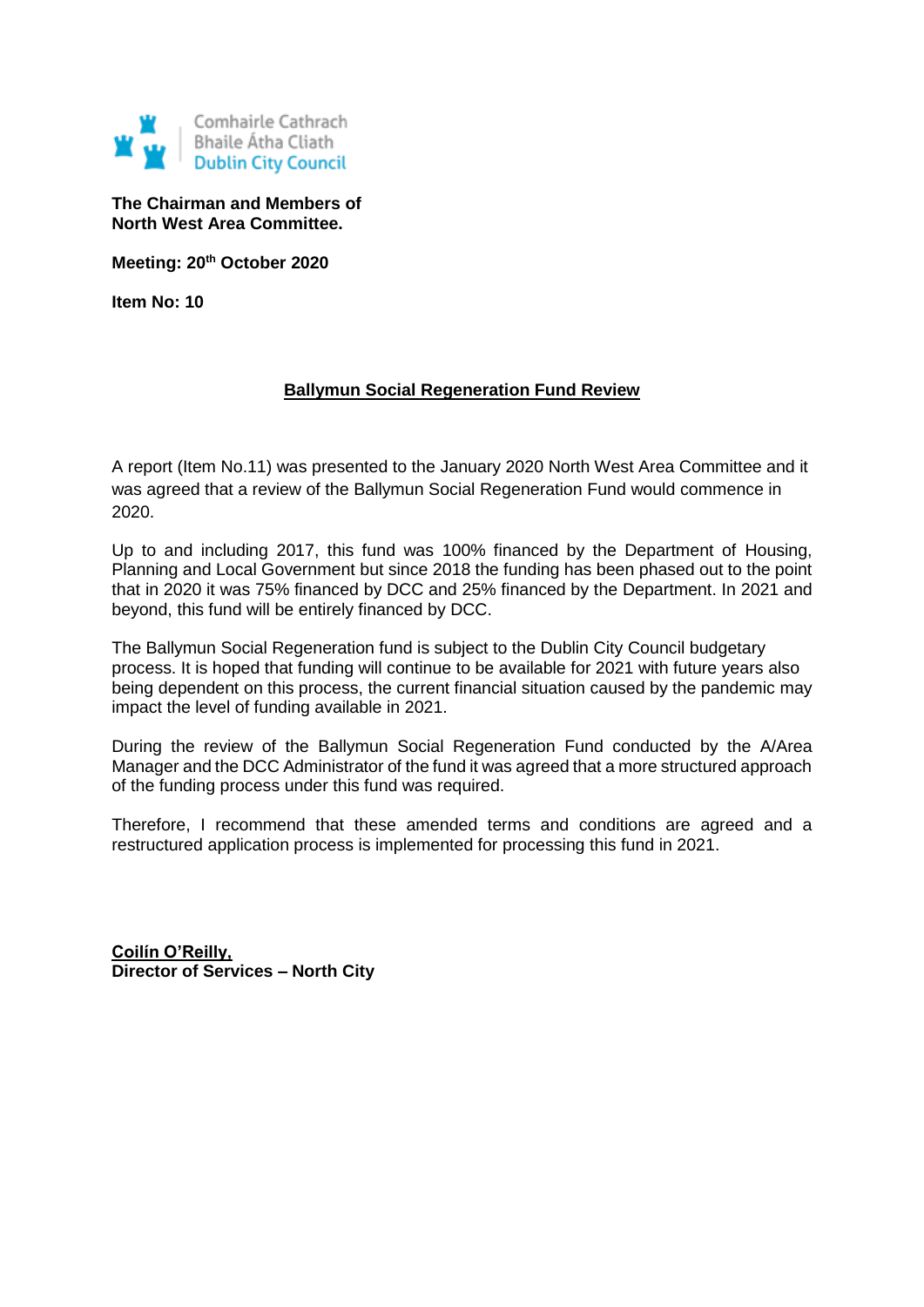### **Terms and Conditions Dublin City Council Ballymun Social Regeneration Fund**

### Type of Fund

This is an annual fund allocated by Dublin City Council in the Ballymun area to enable identified service providers to deliver a consistent and measureable suite of programmes and services to meet the needs of, and enhance the lives of, all people living in the Ballymun area.

### Background to the Fund

The Social Regeneration objectives for Ballymun are set out in the original Sustaining Regeneration, A Social Plan for Ballymun, document. This document was the final milestone on the journey to regenerate Ballymun physically, socially, economically and environmentally. While the physical landscape of Ballymun had been transformed over time, it was clear that in order to be truly sustainable, an inter-agency collaborative effort, supported by pro-active inputs from the community and voluntary sector was required. The Social plan signals the co-ordinated commitment to social regeneration by a wide range of public, private and community interests under seven themes as follows:

- Placemaking
- Education, Lifelong Learning and Training
- Community Safety
- Health and Wellbeing
- Child Development and Family Support
- Arts and Culture
- Recreation and Sport

The Department of Housing, Planning and Local Government originally provided 100% of this fund but in 2018, it was decided to transfer the fund over incrementally to Dublin City Council as follows:

2017 – 100% Department of the Housing/0% Dublin City Council

2018 – 75% Department of the Housing/25% Dublin City Council

2019 – 50% Department of the Housing/50% Dublin City Council

2020 – 25% Department of the Housing/75% Dublin City Council

2021 and beyond – 100% Dublin City Council subject to the Dublin City Council budgetary process/finding available

### Purpose of the Fund

The purpose of the Social Regeneration Fund is to achieve a robust and accountable delivery mechanism for the implementation of the Social Plan. This will be achieved by identifying lead partners and community based networks who will co-ordinate the delivery of the plan across each of the chosen seven themes, identifying needs and gaps in current service provision. Projects and groups that provide additional or new community services, that can be accessed by different sections of the community and that address the initiatives outlined in the seven themes above, are welcome to apply.

### Scope of the Fund

To deliver a consistent and measurable suits of programmes and services to meet the needs of and enhance the lives of all people living in the Ballymun Area.

### Criteria for Applicants

 Applicants must be from a group/organisation based in the Ballymun administrative area